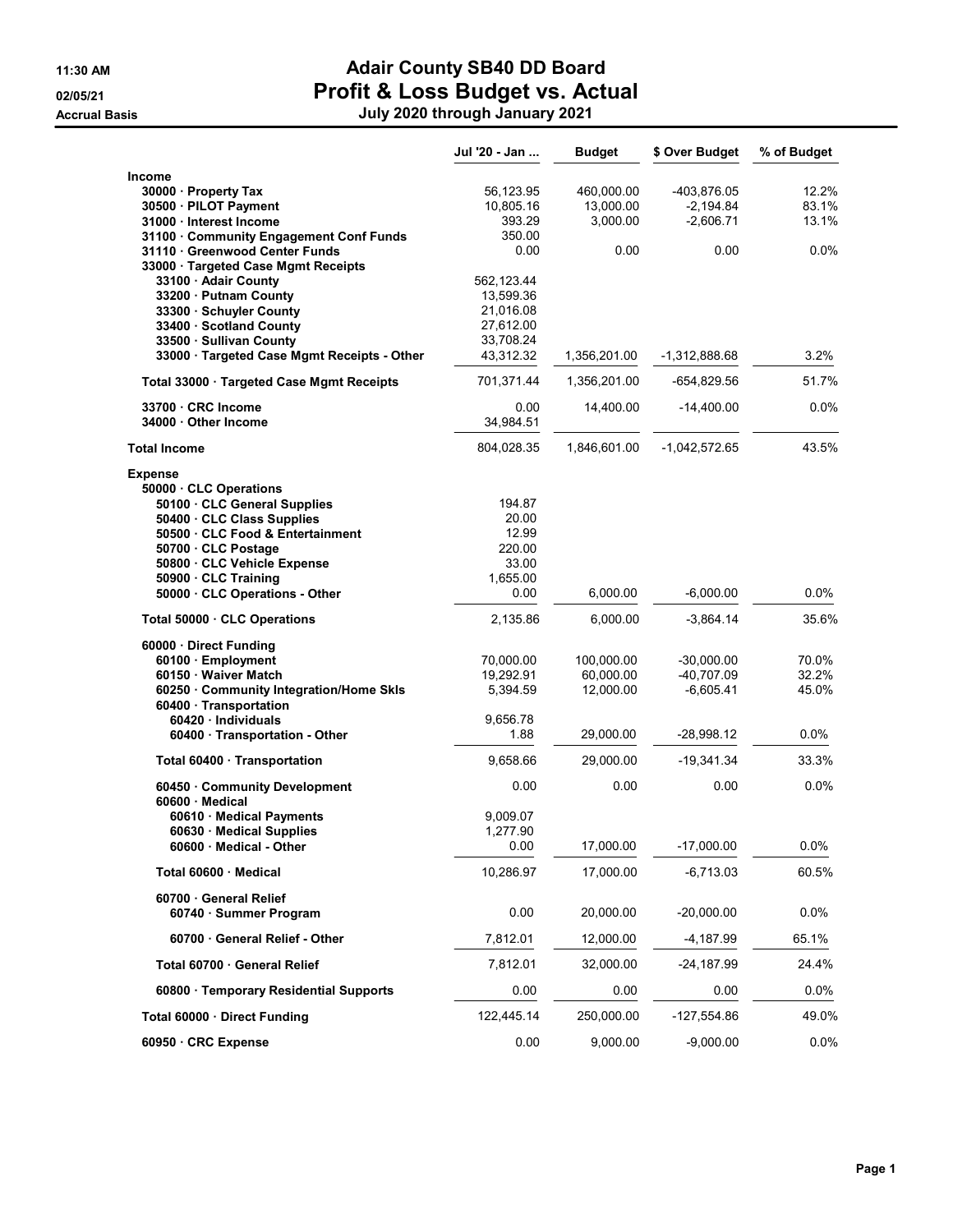## 11:30 AM **Adair County SB40 DD Board** 02/05/21 **Profit & Loss Budget vs. Actual**

Accrual Basis July 2020 through January 2021

|                                                                                                                                                                                                                                                                                    | Jul '20 - Jan                                                             | <b>Budget</b>                               | \$ Over Budget                                        | % of Budget                    |
|------------------------------------------------------------------------------------------------------------------------------------------------------------------------------------------------------------------------------------------------------------------------------------|---------------------------------------------------------------------------|---------------------------------------------|-------------------------------------------------------|--------------------------------|
| 61000 · Funding to Other Counties<br>61100 · Funding to Putnam County<br>61200 · Funding to Schuyler County<br>61300 · Funding to Scotland County<br>61400 · Funding to Sullivan County<br>61000 · Funding to Other Counties - Other                                               | 1,052.07<br>2,216.61<br>614.98<br>3,559.19<br>0.00                        | 35,000.00                                   | $-35,000.00$                                          | 0.0%                           |
| Total 61000 · Funding to Other Counties                                                                                                                                                                                                                                            | 7,442.85                                                                  | 35,000.00                                   | $-27,557.15$                                          | 21.3%                          |
| 70000 · Targeted Case Mgmt Expense<br>75000 · Sullivan County<br>75160 Translation Services                                                                                                                                                                                        | 37.50                                                                     |                                             |                                                       |                                |
| Total 75000 · Sullivan County                                                                                                                                                                                                                                                      | 37.50                                                                     |                                             |                                                       |                                |
| Total 70000 · Targeted Case Mgmt Expense                                                                                                                                                                                                                                           | 37.50                                                                     |                                             |                                                       |                                |
| 80000 · Programming - Indirect<br>80500 Accreditation<br>81000 · Board Expense<br>82000 · Governmental Relations<br>83000 Conferences/Workshops<br>83300 · Conferences/Workshops-General<br>83000 · Conferences/Workshops - Other                                                  | 0.00<br>100.00<br>0.00<br>268.98<br>1,800.00                              | 10,000.00<br>1,000.00<br>250.00<br>5,000.00 | $-10,000.00$<br>$-900.00$<br>$-250.00$<br>$-3,200.00$ | 0.0%<br>10.0%<br>0.0%<br>36.0% |
| Total 83000 Conferences/Workshops                                                                                                                                                                                                                                                  | 2,068.98                                                                  | 5,000.00                                    | $-2,931.02$                                           | 41.4%                          |
| 83500 Depreciation Expense                                                                                                                                                                                                                                                         | 0.00                                                                      | 50,000.00                                   | $-50,000.00$                                          | 0.0%                           |
| 84000 · Dues and Memberships<br>85000 · Employee Travel<br>70400 · TCM Admin Mileage<br>71150 · TCM Adair Mileage<br>72150 · TCM Putnam Mileage<br>73150 · TCM Schuyler Mileage<br>74150 · TCM Scotland Mileage<br>75150 · TCM Sullivan Mileage<br>85000 · Employee Travel - Other | 440.00<br>2.30<br>666.12<br>337.53<br>200.69<br>80.50<br>296.71<br>169.05 | 3,500.00<br>24,000.00                       | $-3,060.00$<br>-23,830.95                             | 12.6%<br>0.7%                  |
| Total 85000 · Employee Travel                                                                                                                                                                                                                                                      | 1,752.90                                                                  | 24,000.00                                   | $-22,247.10$                                          | 7.3%                           |
| 86000 · Insurance<br>86100 Directors & Officers<br>86500 · Workers' Compensation<br>86000 · Insurance - Other                                                                                                                                                                      | 425.00<br>8,751.00<br>0.00                                                | 26,000.00                                   | $-26,000.00$                                          | 0.0%                           |
| Total 86000 · Insurance                                                                                                                                                                                                                                                            | 9,176.00                                                                  | 26,000.00                                   | $-16,824.00$                                          | 35.3%                          |
| 87000 · Office Expenses<br>87100 Office Supplies<br>87110 Office Supplies-Country Club<br>87120 Office Supplies-McPherson<br>87130 Office Supplies- PPE<br>87100 · Office Supplies - Other                                                                                         | 163.55<br>3,518.44<br>696.60<br>0.00                                      | 8,000.00                                    | $-8,000.00$                                           | 0.0%                           |
|                                                                                                                                                                                                                                                                                    |                                                                           |                                             |                                                       |                                |
| Total 87100 Office Supplies<br>87200 · Postage<br>87210 · Postage-General<br>87220 · Postage-TCM<br>87200 Postage - Other                                                                                                                                                          | 4,378.59<br>397.30<br>777.44<br>0.00                                      | 8,000.00<br>1,750.00                        | $-3,621.41$<br>$-1,750.00$                            | 54.7%<br>$0.0\%$               |
| Total 87200 · Postage                                                                                                                                                                                                                                                              | 1,174.74                                                                  | 1,750.00                                    | -575.26                                               | 67.1%                          |
| 87300 · Advertising/Marketing                                                                                                                                                                                                                                                      | 0.00                                                                      | 1,000.00                                    | $-1,000.00$                                           | 0.0%                           |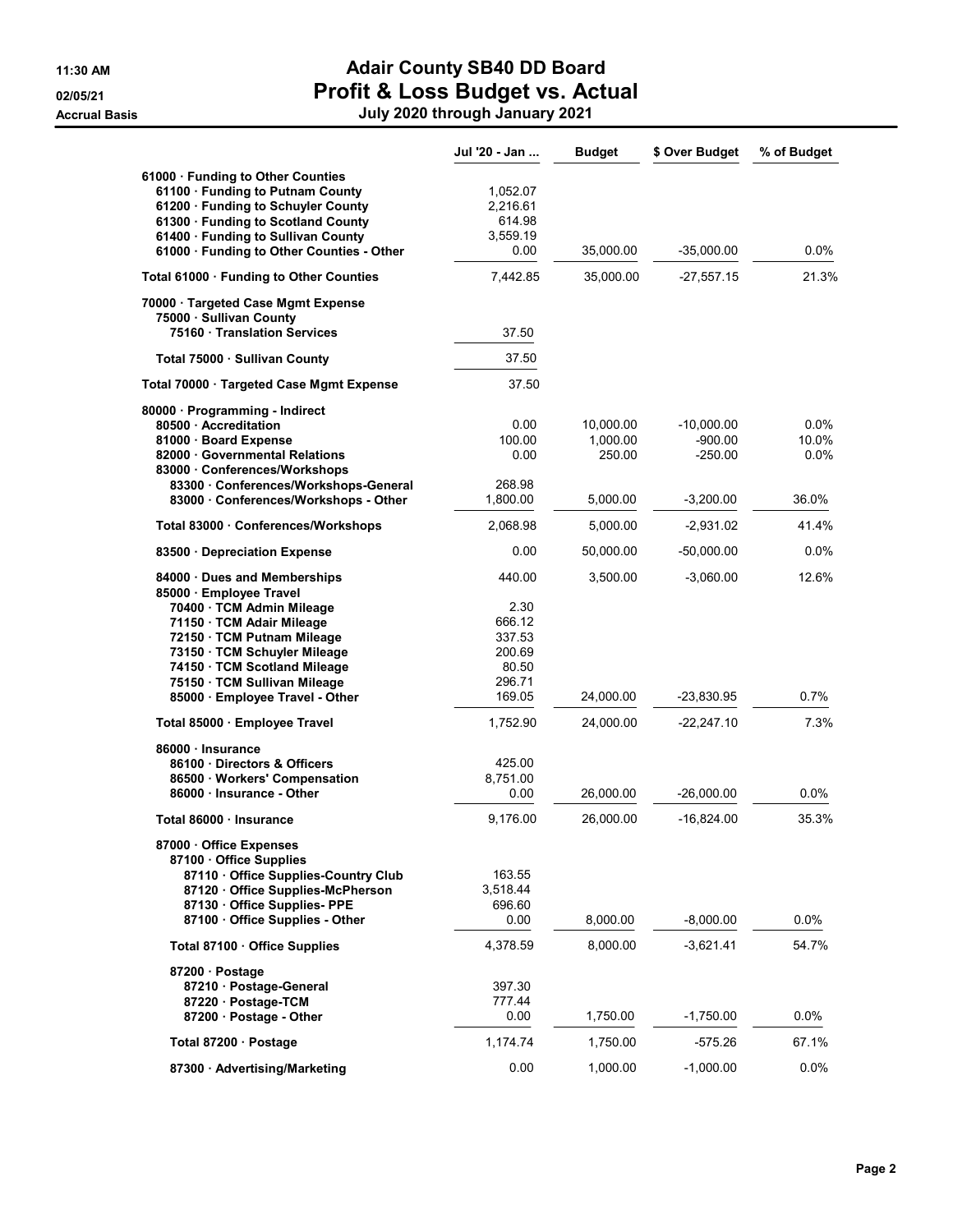### 11:30 AM **Adair County SB40 DD Board** 02/05/21 **Profit & Loss Budget vs. Actual**

Accrual Basis July 2020 through January 2021

|                                                                                                                                               | Jul '20 - Jan                    | <b>Budget</b> | \$ Over Budget  | % of Budget |
|-----------------------------------------------------------------------------------------------------------------------------------------------|----------------------------------|---------------|-----------------|-------------|
| 87400 Copier                                                                                                                                  |                                  |               |                 |             |
| 87420 · Copier-McPherson<br>87400 · Copier - Other                                                                                            | 216.76<br>0.00                   | 4,000.00      | $-4,000.00$     | 0.0%        |
| Total 87400 Copier                                                                                                                            | 216.76                           | 4,000.00      | $-3,783.24$     | 5.4%        |
|                                                                                                                                               |                                  |               |                 |             |
| 87450 · Employee Retention/Appreciation<br>87700 · Building Maintenance<br>87710 Janitorial                                                   | 596.95                           | 2,000.00      | $-1,403.05$     | 29.8%       |
| 87711 Janitorial-Country Club<br>87712 Janitorial-McPherson                                                                                   | 1,293.13<br>1.694.01             |               |                 |             |
| Total 87710 Janitorial                                                                                                                        | 2,987.14                         |               |                 |             |
| 87720 Lawn Care<br>87721 Lawn Care-Country Club<br>87722 Lawn Care-McPherson                                                                  | 845.00<br>240.00                 |               |                 |             |
| Total 87720 Lawn Care                                                                                                                         | 1,085.00                         |               |                 |             |
| 87730 · Snow Removal<br>87731 Snow Removal-Country Club<br>87732 Snow Removal-McPherson                                                       | 290.00<br>250.00                 |               |                 |             |
| Total 87730 · Snow Removal                                                                                                                    | 540.00                           |               |                 |             |
| 87700 · Building Maintenance - Other                                                                                                          | 0.00                             | 16,000.00     | $-16,000.00$    | $0.0\%$     |
| Total 87700 · Building Maintenance                                                                                                            | 4,612.14                         | 16,000.00     | -11,387.86      | 28.8%       |
| 87800 · Software & Technology<br>87810 · Soft & Tech-Country Club<br>87830 · Soft & Tech- Managed IT<br>87800 · Software & Technology - Other | 132.00<br>20,389.43<br>17,041.85 | 60,000.00     | -42,958.15      | 28.4%       |
| Total 87800 · Software & Technology                                                                                                           | 37,563.28                        | 60,000.00     | -22,436.72      | 62.6%       |
| 87900 · Representative Payee Expense                                                                                                          | 399.96                           |               |                 |             |
| Total 87000 · Office Expenses                                                                                                                 | 48,942.42                        | 92,750.00     | -43,807.58      | 52.8%       |
| 87500 · Personnel                                                                                                                             |                                  |               |                 |             |
| 51000 CLC Personnel<br>51100 CLC Center Salary Expense                                                                                        | 33,712.63                        |               |                 |             |
| Total 51000 · CLC Personnel                                                                                                                   | 33,712.63                        |               |                 |             |
| 66000 · Payroll Expenses                                                                                                                      |                                  |               |                 |             |
| 66500 · Salary Sick                                                                                                                           | 19,488.57                        |               |                 |             |
| 66600 · FCCRA Leave<br>66700 · Salary Vacation                                                                                                | 134.26<br>30,621.31              |               |                 |             |
| 66000 · Payroll Expenses - Other                                                                                                              | 45,955.07                        |               |                 |             |
| Total 66000 · Payroll Expenses                                                                                                                | 96,199.21                        |               |                 |             |
| 70300 · TCM Admin Salary                                                                                                                      | 49,129.32                        |               |                 |             |
| 71110 · TCM Adair Salary Expense                                                                                                              | 180,961.31                       |               |                 |             |
| 71115 · TCM Adair Overtime                                                                                                                    | 224.68                           |               |                 |             |
| 72110 · TCM Putnam Salary Expense<br>73110 · TCM Schuyler Salary Expense                                                                      | 13,448.04<br>20,786.81           |               |                 |             |
| 74110 · TCM Scotland Salary Expense                                                                                                           | 10,206.69                        |               |                 |             |
| 75110 · TCM Sullivan Salary Expense                                                                                                           | 22,645.62                        |               |                 |             |
| 87510 · Salary Expense                                                                                                                        | 121,043.07                       |               |                 |             |
| 87540 · Employee Benefits                                                                                                                     | 183,129.47                       |               |                 |             |
| 87550 · Unemployment Tax                                                                                                                      | 193.27                           |               |                 |             |
| 87500 · Personnel - Other                                                                                                                     | 0.00                             | 1,290,418.80  | $-1,290,418.80$ | $0.0\%$     |
| Total 87500 · Personnel                                                                                                                       | 731,680.12                       | 1,290,418.80  | -558,738.68     | 56.7%       |